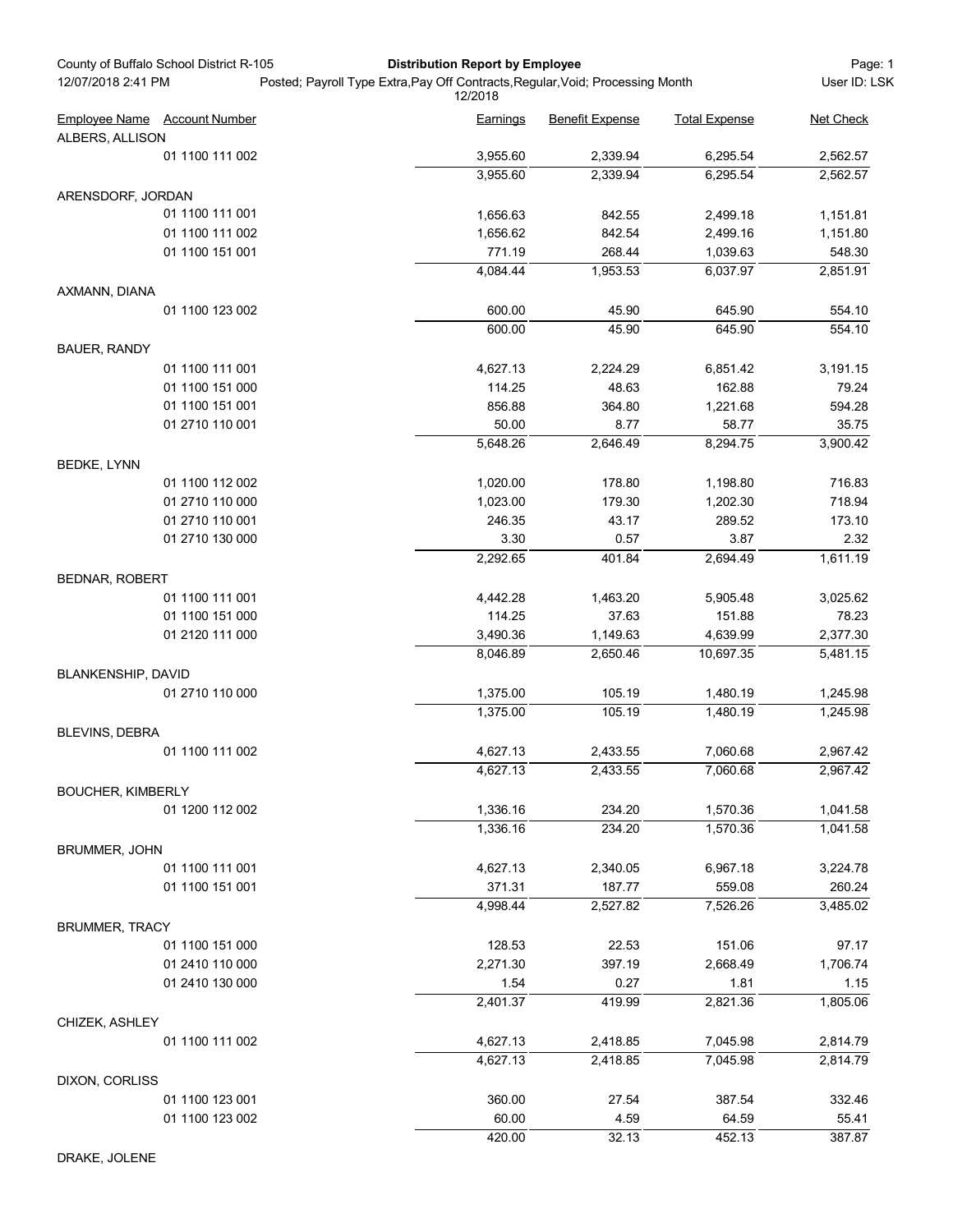| 12/07/2018 2:41 PM    | County of Buffalo School District R-105<br><b>Distribution Report by Employee</b><br>Posted; Payroll Type Extra, Pay Off Contracts, Regular, Void; Processing Month<br>12/2018 |  |                      | Page: 2<br>User ID: LSK |                      |                      |
|-----------------------|--------------------------------------------------------------------------------------------------------------------------------------------------------------------------------|--|----------------------|-------------------------|----------------------|----------------------|
| <b>Employee Name</b>  | <b>Account Number</b>                                                                                                                                                          |  | <b>Earnings</b>      | <b>Benefit Expense</b>  | <b>Total Expense</b> | Net Check            |
|                       | 01 1100 111 001                                                                                                                                                                |  | 4,627.13             | 1,409.84                | 6,036.97             | 3,082.81             |
|                       | 01 1100 151 001                                                                                                                                                                |  | 57.13                | 17.40                   | 74.53                | 38.29                |
|                       |                                                                                                                                                                                |  | 4,684.26             | 1,427.24                | 6,111.50             | 3,121.10             |
| DUNCAN, MICHELLE      |                                                                                                                                                                                |  |                      |                         |                      |                      |
|                       | 01 1100 123 001                                                                                                                                                                |  | 360.00               | 27.54                   | 387.54               | 332.46               |
|                       | 01 1100 123 002                                                                                                                                                                |  | 120.00               | 9.18                    | 129.18               | 110.82               |
|                       |                                                                                                                                                                                |  | 480.00               | 36.72                   | 516.72               | 443.28               |
| ECKHOUT, REBECCA      |                                                                                                                                                                                |  |                      |                         |                      |                      |
|                       | 01 1200 111 001                                                                                                                                                                |  | 4,270.09             | 2,395.00                | 6,665.09             | 2,955.51             |
|                       |                                                                                                                                                                                |  | 4,270.09             | 2,395.00                | 6,665.09             | 2,955.51             |
| EPLEY, MICALA         |                                                                                                                                                                                |  |                      |                         |                      |                      |
|                       | 06 3100 120 000                                                                                                                                                                |  | 968.00               | 74.06                   | 1,042.06             | 846.64               |
|                       |                                                                                                                                                                                |  | 968.00               | 74.06                   | 1,042.06             | 846.64               |
| FISHER, LISA          |                                                                                                                                                                                |  |                      |                         |                      |                      |
|                       | 01 1100 111 002                                                                                                                                                                |  | 3,556.03             | 607.07                  | 4,163.10             | 2,243.18             |
|                       |                                                                                                                                                                                |  | 3,556.03             | 607.07                  | 4,163.10             | 2,243.18             |
| FULTON, PATRICIA      |                                                                                                                                                                                |  |                      |                         |                      |                      |
|                       | 01 1200 112 002                                                                                                                                                                |  | 871.20               | 152.70                  | 1,023.90             | 714.97               |
|                       |                                                                                                                                                                                |  | 871.20               | 152.70                  | 1,023.90             | 714.97               |
| GIFFIN, DENISE        |                                                                                                                                                                                |  |                      |                         |                      |                      |
|                       | 01 1200 111 002                                                                                                                                                                |  | 4,627.13             | 2,050.12                | 6,677.25             | 3,424.80             |
|                       |                                                                                                                                                                                |  | 4,627.13             | 2,050.12                | 6,677.25             | 3,424.80             |
| HERMAN, MICHAEL       |                                                                                                                                                                                |  |                      |                         |                      |                      |
|                       | 01 1100 120 001                                                                                                                                                                |  | 1,713.75<br>1,713.75 | 131.10<br>131.10        | 1,844.85<br>1,844.85 | 1,474.20<br>1,474.20 |
| <b>HERMAN, TRAVIS</b> |                                                                                                                                                                                |  |                      |                         |                      |                      |
|                       | 01 1100 120 001                                                                                                                                                                |  | 1,028.25             | 78.66                   | 1,106.91             | 854.48               |
|                       |                                                                                                                                                                                |  | 1,028.25             | 78.66                   | 1,106.91             | 854.48               |
| <b>HIGH, NICHOLAS</b> |                                                                                                                                                                                |  |                      |                         |                      |                      |
|                       | 01 1100 120 001                                                                                                                                                                |  | 914.00               | 69.92                   | 983.92               | 844.08               |
|                       |                                                                                                                                                                                |  | 914.00               | 69.92                   | 983.92               | 844.08               |
| <b>JORDAN, KELLEY</b> |                                                                                                                                                                                |  |                      |                         |                      |                      |
|                       | 01 1100 111 001                                                                                                                                                                |  | 1,956.53             | 867.59                  | 2,824.12             | 1,375.56             |
|                       | 01 1100 111 002                                                                                                                                                                |  | 1,956.53             | 867.59                  | 2,824.12             | 1,375.56             |
|                       | 01 1100 151 001                                                                                                                                                                |  | 171.38               | 75.99                   | 247.37               | 121.21               |
|                       |                                                                                                                                                                                |  | 4,084.44             | 1,811.17                | 5,895.61             | 2,872.33             |
| KOHLSCHEEN, LINDA     |                                                                                                                                                                                |  |                      |                         |                      |                      |
|                       | 01 2510 110 000                                                                                                                                                                |  | 3,309.51             | 1,705.46                | 5,014.97             | 1,921.66             |
|                       | 01 2510 130 000                                                                                                                                                                |  | 71.14                | 36.65                   | 107.79               | 41.32                |
|                       |                                                                                                                                                                                |  | 3,380.65             | 1,742.11                | 5,122.76             | 1,962.98             |
| <b>KRAUSE, TRACY</b>  |                                                                                                                                                                                |  |                      |                         |                      |                      |
|                       | 01 1100 111 002                                                                                                                                                                |  | 2,027.94             | 1,168.12                | 3,196.06             | 1,327.91             |
|                       | 01 1190 111 002                                                                                                                                                                |  | 2,027.94             | 1,168.09                | 3,196.03             | 1,327.94             |
|                       |                                                                                                                                                                                |  | 4,055.88             | 2,336.21                | 6,392.09             | 2,655.85             |
| LAMMERS, SHERYL       |                                                                                                                                                                                |  |                      |                         |                      |                      |
|                       | 01 1100 123 002                                                                                                                                                                |  | 240.00               | 18.36                   | 258.36               | 221.64               |
|                       |                                                                                                                                                                                |  | 240.00               | 18.36                   | 258.36               | 221.64               |
| LAMMERS, VICKIE       |                                                                                                                                                                                |  |                      |                         |                      |                      |
|                       | 01 1100 111 002                                                                                                                                                                |  | 4,010.64             | 2,216.55                | 6,227.19             | 1,622.27             |
|                       | 01 1100 151 001<br>01 6200 111 002                                                                                                                                             |  | 285.63               | 157.85<br>235.74        | 443.48               | 116.65<br>894.28     |
|                       |                                                                                                                                                                                |  | 1,344.83<br>5,641.10 | 2,610.14                | 1,580.57<br>8,251.24 | 2,633.20             |
| LOEFFELHOLZ, KAMI     |                                                                                                                                                                                |  |                      |                         |                      |                      |
|                       | 01 2130 116 000                                                                                                                                                                |  | 702.46               | 53.74                   | 756.20               | 648.72               |
|                       |                                                                                                                                                                                |  |                      |                         |                      |                      |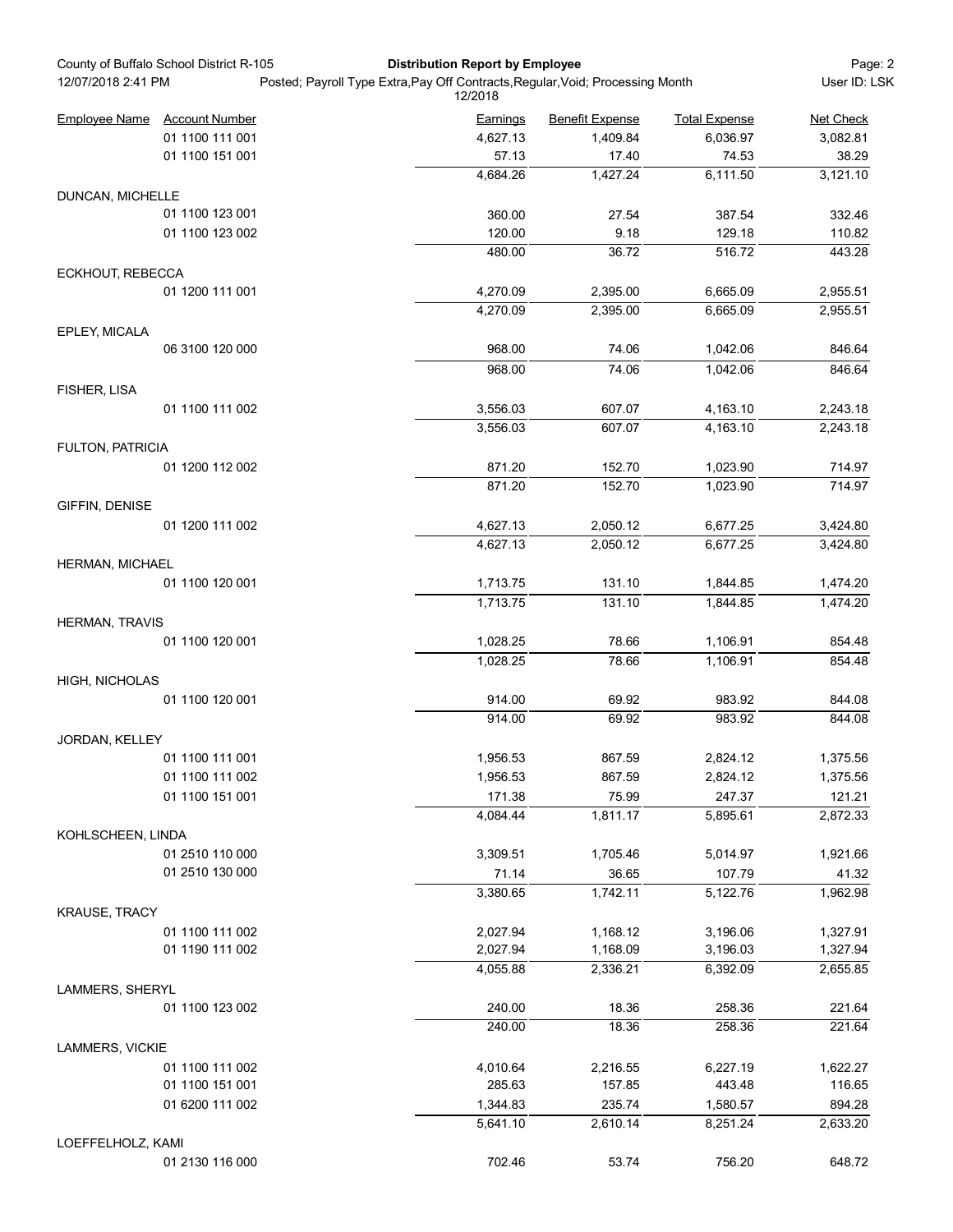|                      | County of Buffalo School District R-105 | <b>Distribution Report by Employee</b>                                                    |                        |                      | Page: 3            |
|----------------------|-----------------------------------------|-------------------------------------------------------------------------------------------|------------------------|----------------------|--------------------|
| 12/07/2018 2:41 PM   |                                         | Posted; Payroll Type Extra, Pay Off Contracts, Regular, Void; Processing Month<br>12/2018 |                        |                      | User ID: LSK       |
| <b>Employee Name</b> | <b>Account Number</b>                   | <b>Earnings</b>                                                                           | <b>Benefit Expense</b> | <b>Total Expense</b> | Net Check          |
|                      |                                         | 702.46                                                                                    | 53.74                  | 756.20               | 648.72             |
| LOOMIS, CASEY        |                                         |                                                                                           |                        |                      |                    |
|                      | 01 1100 111 001                         | 4,398.63                                                                                  | 2,097.68               | 6,496.31             | 2,742.21           |
|                      | 01 1100 151 001                         | 914.00                                                                                    | 435.88                 | 1,349.88             | 573.38             |
|                      | 01 2710 110 001                         | 52.00<br>5,364.63                                                                         | 9.11<br>2,542.67       | 61.11<br>7,907.30    | 38.41<br>3,354.00  |
| LORENZEN, SUSAN      |                                         |                                                                                           |                        |                      |                    |
|                      | 01 1200 123 002                         | 120.00                                                                                    | 9.18                   | 129.18               | 110.82             |
|                      |                                         | 120.00                                                                                    | 9.18                   | 129.18               | 110.82             |
| MACIEJEWSKI, GARY    |                                         |                                                                                           |                        |                      |                    |
|                      | 01 2710 110 000                         | 1,397.00                                                                                  | 106.87                 | 1,503.87             | 1,217.81           |
|                      | 01 2710 110 001                         | 71.50                                                                                     | 5.47                   | 76.97                | 62.32              |
|                      |                                         | 1,468.50                                                                                  | 112.34                 | 1,580.84             | 1,280.13           |
| MAY, LILLIE          |                                         |                                                                                           |                        |                      |                    |
|                      | 01 1200 123 002                         | 120.00                                                                                    | 9.18                   | 129.18               | 110.82             |
|                      |                                         | 120.00                                                                                    | 9.18                   | 129.18               | 110.82             |
| MCKEON, TRACI        |                                         |                                                                                           |                        |                      |                    |
|                      | 01 1100 151 001                         | 28.56                                                                                     | 4.99                   | 33.55                | 22.62              |
|                      | 01 2220 111 000                         | 3,713.13                                                                                  | 2,297.34               | 6,010.47             | 2,851.78           |
|                      |                                         | 3,741.69                                                                                  | 2,302.33               | 6,044.02             | 2,874.40           |
| MCKIRAHAN, SANDRA    |                                         |                                                                                           |                        |                      |                    |
|                      | 01 1100 123 001                         | 120.00                                                                                    | 9.18                   | 129.18<br>129.18     | 110.82             |
|                      | 01 1100 123 002                         | 120.00<br>240.00                                                                          | 9.18<br>18.36          | 258.36               | 110.82<br>221.64   |
|                      |                                         |                                                                                           |                        |                      |                    |
| METZ, JANET          | 01 1100 123 001                         | 120.00                                                                                    | 9.18                   | 129.18               | 110.82             |
|                      | 01 1100 123 002                         | 120.00                                                                                    | 9.18                   | 129.18               | 110.82             |
|                      | 01 1200 123 002                         | 120.00                                                                                    | 9.18                   | 129.18               | 110.82             |
|                      |                                         | 360.00                                                                                    | 27.54                  | 387.54               | 332.46             |
| MILLER, TAYLOR       |                                         |                                                                                           |                        |                      |                    |
|                      | 01 1100 123 001                         | 120.00                                                                                    | 9.18                   | 129.18               | 110.82             |
|                      |                                         | 120.00                                                                                    | 9.18                   | 129.18               | 110.82             |
| NICKEL, TRACI        |                                         |                                                                                           |                        |                      |                    |
|                      | 01 1200 112 002                         | 1,469.47                                                                                  | 257.57                 | 1,727.04             | 998.73             |
|                      |                                         | 1,469.47                                                                                  | 257.57                 | 1,727.04             | 998.73             |
| NILSEN, KAYLA        |                                         |                                                                                           |                        |                      |                    |
|                      | 06 3100 110 000                         | 240.00                                                                                    | 18.36                  | 258.36               | 221.64             |
|                      |                                         | 240.00                                                                                    | 18.36                  | 258.36               | 221.64             |
| NORDBY, SHANE        | 01 1100 111 002                         |                                                                                           |                        | 6,254.34             |                    |
|                      | 01 1100 151 001                         | 4,041.59<br>399.88                                                                        | 2,212.75<br>218.93     | 618.81               | 2,870.17<br>285.53 |
|                      |                                         | 4,441.47                                                                                  | 2,431.68               | 6,873.15             | 3,155.70           |
| PAITZ, BRENDA        |                                         |                                                                                           |                        |                      |                    |
|                      | 01 1100 111 002                         | 3,313.25                                                                                  | 2,217.34               | 5,530.59             | 2,094.87           |
|                      |                                         | 3,313.25                                                                                  | 2,217.34               | 5,530.59             | 2,094.87           |
| PANOWICZ, CONSTANCE  |                                         |                                                                                           |                        |                      |                    |
|                      | 01 1100 112 002                         | 227.00                                                                                    | 17.36                  | 244.36               | 209.64             |
|                      | 01 1200 112 002                         | 403.00                                                                                    | 30.84                  | 433.84               | 362.16             |
|                      |                                         | 630.00                                                                                    | 48.20                  | 678.20               | 571.80             |
| RANDALL, KELSEY      |                                         |                                                                                           |                        |                      |                    |
|                      | 01 1200 123 002                         | 120.00                                                                                    | 9.18                   | 129.18               | 110.82             |
|                      |                                         | 120.00                                                                                    | 9.18                   | 129.18               | 110.82             |
| REESE, KIMBERLY      |                                         |                                                                                           |                        |                      |                    |
|                      | 01 1100 123 001                         | 480.00                                                                                    | 36.72                  | 516.72               | 443.28             |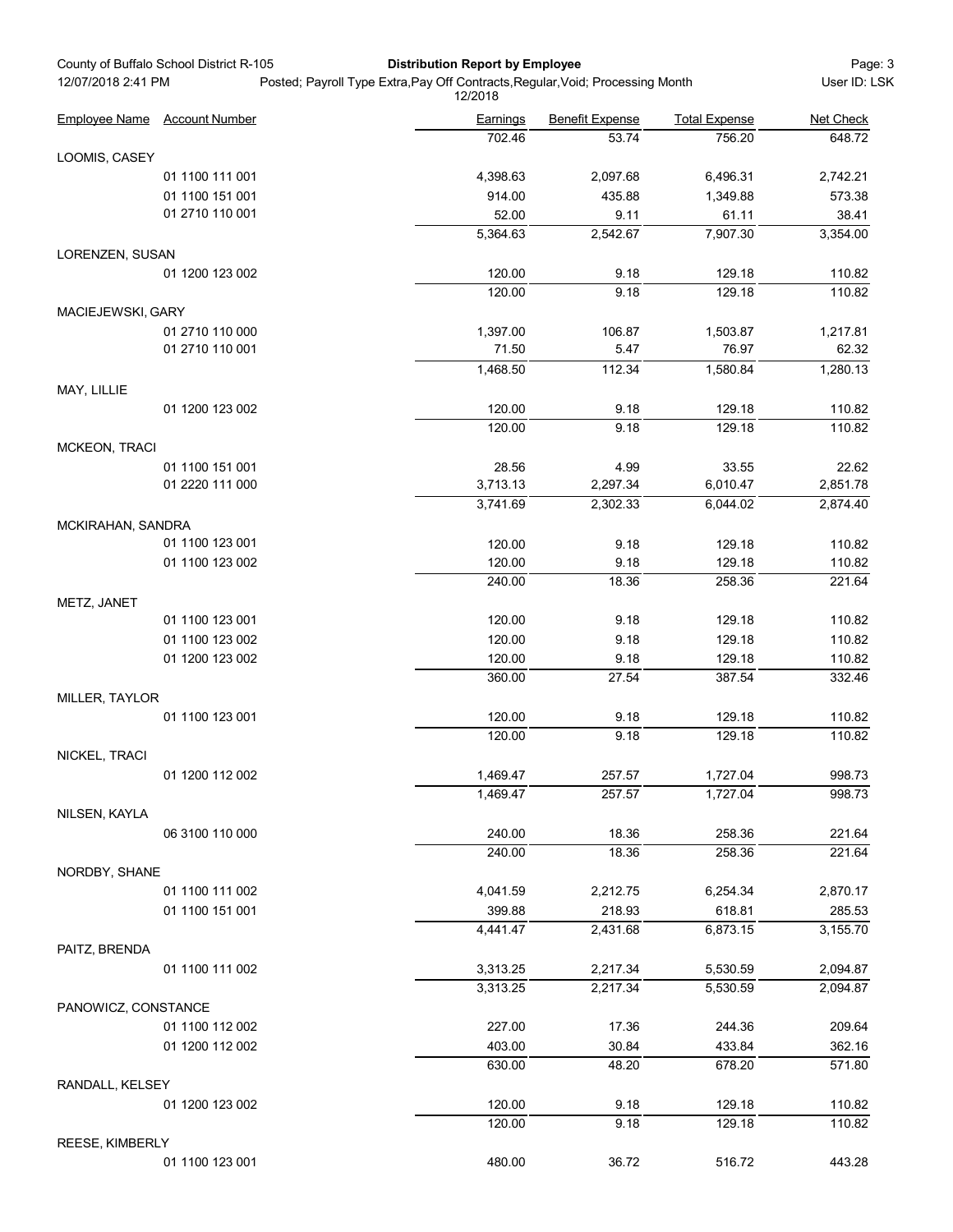|                      | County of Buffalo School District R-105 |                                                                                | <b>Distribution Report by Employee</b> |                        |                      | Page: 4            |
|----------------------|-----------------------------------------|--------------------------------------------------------------------------------|----------------------------------------|------------------------|----------------------|--------------------|
| 12/07/2018 2:41 PM   |                                         | Posted; Payroll Type Extra, Pay Off Contracts, Regular, Void; Processing Month | 12/2018                                |                        |                      | User ID: LSK       |
|                      | Employee Name Account Number            |                                                                                | Earnings                               | <b>Benefit Expense</b> | <b>Total Expense</b> | Net Check          |
|                      |                                         |                                                                                | 480.00                                 | 36.72                  | 516.72               | 443.28             |
| REHBEIN, MAKAYLA     |                                         |                                                                                |                                        |                        |                      |                    |
|                      | 01 3300 112 002                         |                                                                                | 407.25<br>407.25                       | 31.16<br>31.16         | 438.41<br>438.41     | 362.60<br>362.60   |
| RILEY, BRANDI        |                                         |                                                                                |                                        |                        |                      |                    |
|                      | 01 1100 111 002                         |                                                                                | 3,313.25                               | 2,233.94               | 5,547.19             | 2,427.25           |
|                      |                                         |                                                                                | 3,313.25                               | 2,233.94               | 5,547.19             | 2,427.25           |
| <b>RIPP, TRESSA</b>  |                                         |                                                                                |                                        |                        |                      |                    |
|                      | 01 1100 111 001                         |                                                                                | 3,113.31                               | 1,151.89               | 4,265.20             | 2,249.51           |
|                      | 01 1100 151 001                         |                                                                                | 257.06                                 | 45.06                  | 302.12               | 186.73             |
|                      |                                         |                                                                                | 3,370.37                               | 1,196.95               | 4,567.32             | 2,436.24           |
| RODRIGUEZ, STEPHANIE |                                         |                                                                                |                                        |                        |                      |                    |
|                      | 01 1200 112 001                         |                                                                                | 1,467.12                               | 257.17                 | 1,724.29             | 897.83             |
|                      | 01 1200 112 002                         |                                                                                | 87.60                                  | 15.35                  | 102.95               | 53.62              |
|                      | 01 3300 112 002                         |                                                                                | 94.80                                  | 16.61                  | 111.41               | 58.01              |
|                      |                                         |                                                                                | 1,649.52                               | 289.13                 | 1,938.65             | 1,009.46           |
| SHAFTO, BECKY        |                                         |                                                                                |                                        |                        |                      |                    |
|                      | 01 1200 112 001                         |                                                                                | 1,533.60                               | 257.69                 | 1,791.29             | 1,123.61           |
|                      | 01 1200 132 001                         |                                                                                | 31.97                                  | 5.38                   | 37.35                | 23.43              |
|                      | 01 2710 110 000<br>01 2710 110 001      |                                                                                | 1,361.43<br>16.90                      | 763.78                 | 2,125.21             | 408.50             |
|                      | 01 2710 130 000                         |                                                                                | 56.83                                  | 9.49<br>9.54           | 26.39<br>66.37       | 5.05<br>41.63      |
|                      |                                         |                                                                                | 3,000.73                               | 1,045.88               | 4,046.61             | 1,602.22           |
| SIEGEL, SHARON       |                                         |                                                                                |                                        |                        |                      |                    |
|                      | 06 3100 110 000                         |                                                                                | 1,917.30                               | 336.05                 | 2,253.35             | 1,550.21           |
|                      | 06 3100 130 000                         |                                                                                | 19.80                                  | 3.48                   | 23.28                | 16.00              |
|                      |                                         |                                                                                | 1,937.10                               | 339.53                 | 2,276.63             | 1,566.21           |
| SMITH, DEBORAH       |                                         |                                                                                |                                        |                        |                      |                    |
|                      | 01 1100 123 001                         |                                                                                | 360.00                                 | 27.54                  | 387.54               | 287.46             |
|                      |                                         |                                                                                | 360.00                                 | 27.54                  | 387.54               | 287.46             |
| SMITH, TARA          |                                         |                                                                                |                                        |                        |                      |                    |
|                      | 01 1100 111 001                         |                                                                                | 4,755.66                               | 1,957.77               | 6,713.43             | 2,727.39           |
|                      | 01 1100 151 000                         |                                                                                | 128.53                                 | 22.39                  | 150.92               | 76.45              |
|                      | 01 1100 151 001                         |                                                                                | 428.44                                 | 176.37                 | 604.81               | 247.41             |
|                      |                                         |                                                                                | 5,312.63                               | 2,156.53               | 7,469.16             | 3,051.25           |
| SUPANCHICK, MOLLIE   |                                         |                                                                                |                                        |                        |                      |                    |
|                      | 01 1200 111 002                         |                                                                                | 91.04                                  | 15.95                  | 106.99               | 75.02              |
|                      | 01 1200 112 002                         |                                                                                | 1,116.38                               | 195.69                 | 1,312.07             | 920.01             |
|                      | 06 3100 110 000                         |                                                                                | 273.12                                 | 47.87                  | 320.99               | 225.52             |
|                      |                                         |                                                                                | 1,480.54                               | 259.51                 | 1,740.05             | 1,220.55           |
| TRAMPE, ANDREA       |                                         |                                                                                |                                        |                        |                      |                    |
|                      | 01 1100 111 001<br>01 1100 111 002      |                                                                                | 2,087.35<br>1,225.90                   | 1,368.09<br>803.46     | 3,455.44<br>2,029.36 | 1,504.49<br>883.61 |
|                      | 01 1100 151 001                         |                                                                                | 114.25                                 | 74.91                  | 189.16               | 82.78              |
|                      |                                         |                                                                                | 3,427.50                               | 2,246.46               | 5,673.96             | 2,470.88           |
| TRAMPE, DAWN         |                                         |                                                                                |                                        |                        |                      |                    |
|                      | 01 3300 112 002                         |                                                                                | 381.60                                 | 29.19                  | 410.79               | 352.41             |
|                      |                                         |                                                                                | 381.60                                 | 29.19                  | 410.79               | 352.41             |
| TRENT, JUDY          |                                         |                                                                                |                                        |                        |                      |                    |
|                      | 01 1190 112 002                         |                                                                                | 548.94                                 | 96.21                  | 645.15               | 422.13             |
|                      | 01 3300 112 002                         |                                                                                | 1,335.36                               | 234.07                 | 1,569.43             | 1,026.87           |
|                      | 01 3300 132 002                         |                                                                                | 3.90                                   | 0.69                   | 4.59                 | 2.99               |
|                      |                                         |                                                                                | 1,888.20                               | 330.97                 | 2,219.17             | 1,451.99           |

TRYKOWSKI, RICHARD